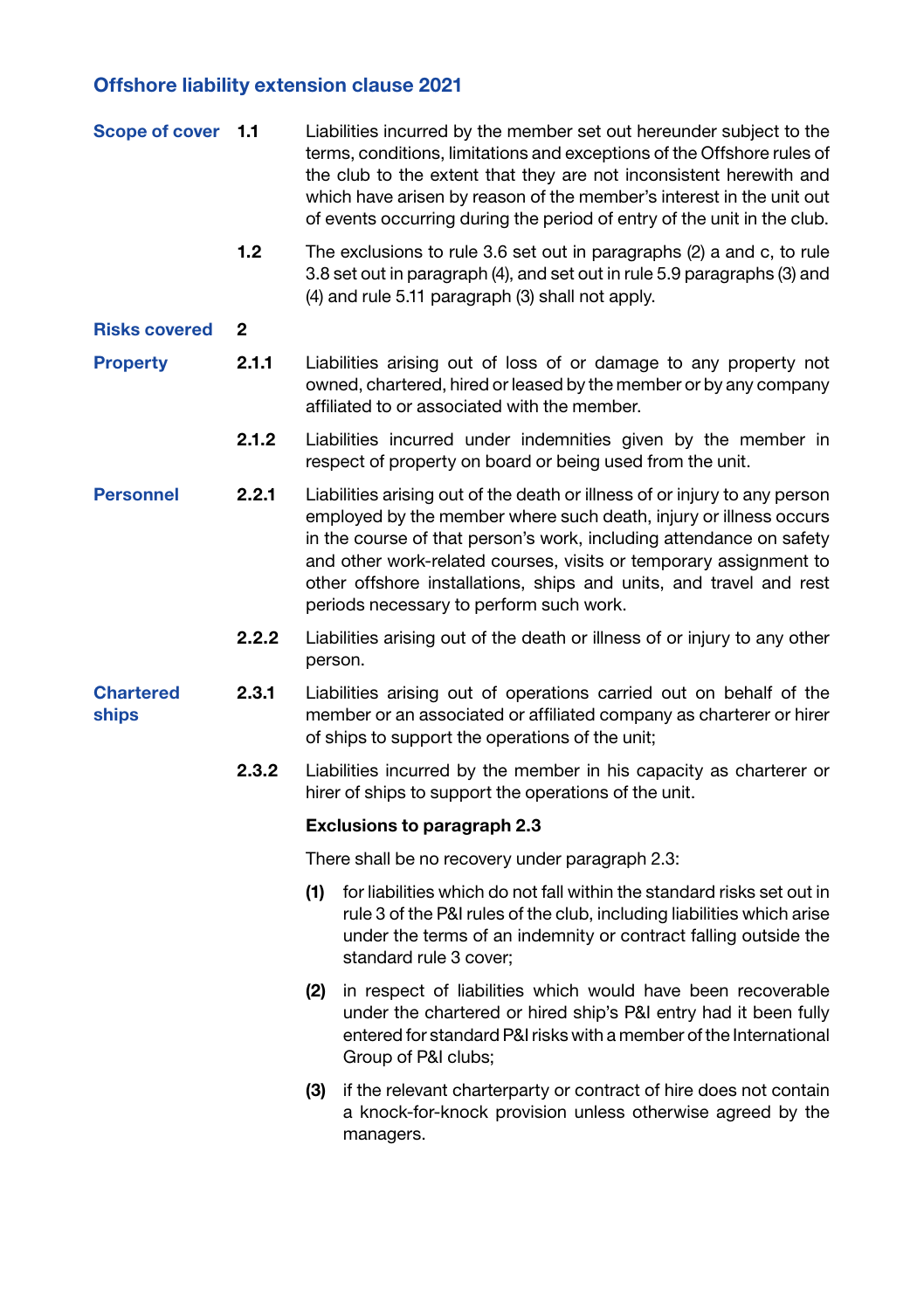- Pollution 2.4.1 Liabilities under the terms of any contract in respect of remedial measures and/or personal injury and/or death and/or loss of, damage to or loss of use of property, caused directly by seepage, pollution or contamination from any hole or well in respect of which the unit is employed or utilised.
	- 2.4.2 Liabilities in respect of removing, nullifying, or cleaning up seeping, polluting, or contaminating substances emanating from any hole or well in respect of which the unit is employed or utilised, including the cost of containing and/or diverting the substances and/or preventing the substances reaching the shore, provided always that liability for such seepage, pollution or contamination is incurred by the member by reason of his fault or negligence and results from an event taking place during the period of cover under this clause.
- Clean-up costs 2.5 Liabilities in connection with the clean-up of debris, tools, machinery or equipment lost or deposited on the seabed as a result of a casualty.
- Sue and labour 2.6 Extraordinary costs and expenses reasonably incurred on or after the occurrence of any event liable to give rise to a claim upon the club and incurred solely for the purpose of avoiding or minimising any liability against which the member is insured by the club, but only to the extent that those costs and expenses have been incurred with the prior agreement of the managers, or to the extent that the board determines.

## Exclusion to paragraph 2.6

Unless the managers or the board otherwise decide, there shall be deducted from such costs and expenses the deductible which would have been applicable had the liability or expenditure against which the member is insured by the club been incurred.

- Legal costs 2.7 Legal costs and expenses relating to any liabilities which in the opinion of the managers are likely to result in a claim covered by this extension, but only to the extent that such legal costs and expenses have been incurred with the agreement of the managers.
- Exclusions 3 There shall be no recovery for liabilities:
	- (1) for which the member would be covered if the unit were entered in the club for standard risks under the Offshore rules;
	- (2) which do not arise out of operations or activities for which the member is legally liable either as owner, operator or charterer of the unit or as employer of personnel performing operations or activities relating to the unit, unless otherwise agreed by the managers;
	- (3) which could reasonably have been avoided or minimized by the use of the unit, or of the member's own equipment or personnel;
	- (4) relating to the loss of or damage to or replacement, recovery, removal or clean-up of any tool, machinery or equipment or part thereof whilst below the surface of the seabed in any hole or well in respect of which the unit is employed or utilised;